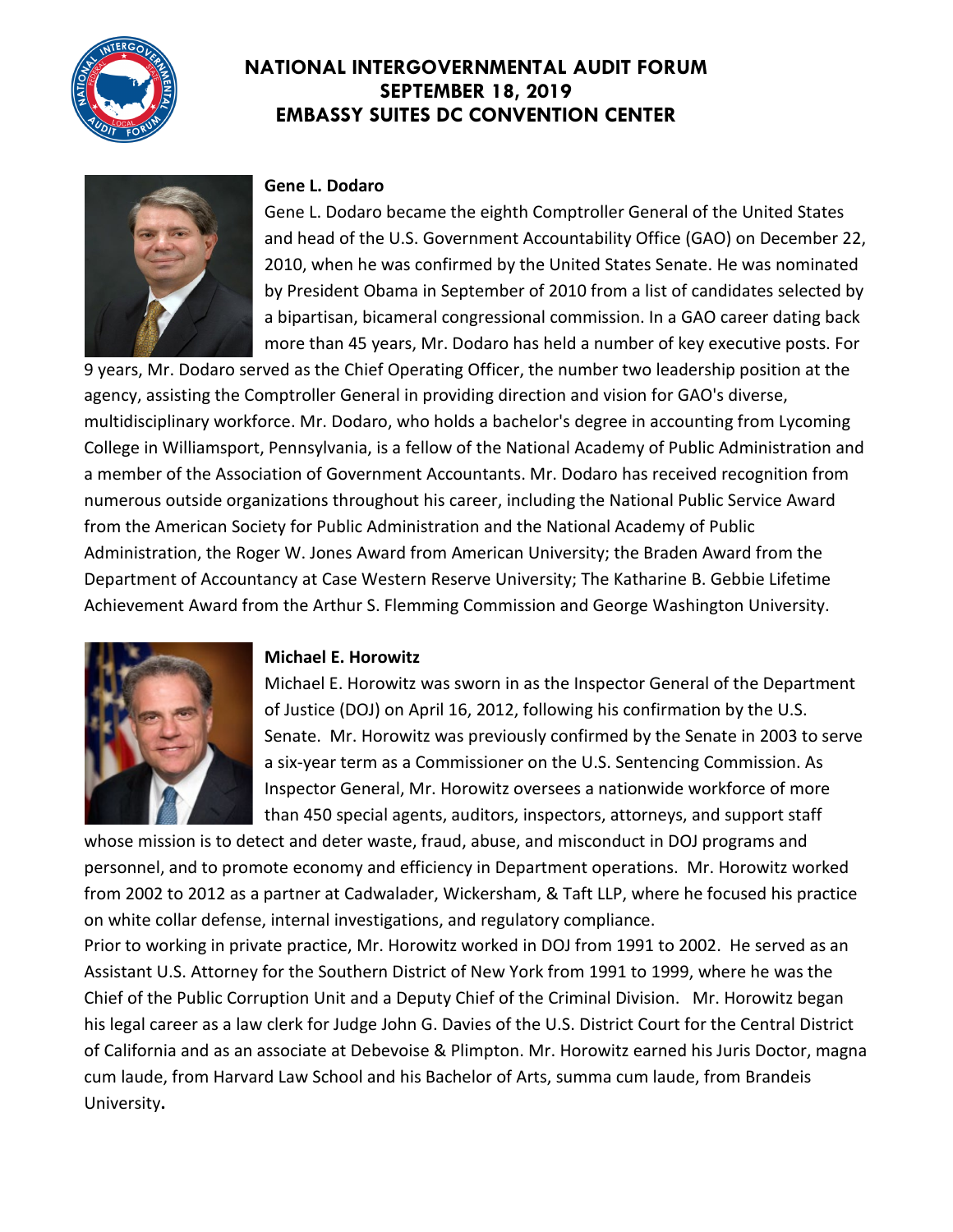



#### **Suzanne M. Bump**

Suzanne M. Bump, the 25th Auditor of the Commonwealth, is the first woman to serve in this role in the state's history, and was sworn into office in January 2011. As Auditor, she has prioritized effective management of public resources to improve public trust in government. Her mission in the Auditor's office is to make government work better by helping it become more efficient, effective, accountable and transparent in meeting its mission to serve the public. She has

championed the use of innovative technologies to improve government performance, and recruited and trained a talented staff to bolster these efforts. Since taking office, Bump has established her office as a national leader in government accountability, enabling it to receive numerous national awards for excellence in conducting audits and innovations in the use of data analytics to identify root causes of over-spending and poor service delivery by state agencies. Bump is president of the National State Auditor's Association and serves on several public boards, including the Inspector General Council and the Municipal Finance Oversight Board. She is a member of the U.S. Comptroller General's Domestic Working Group and the executive committee of the National Association of State Auditors, Comptrollers and Treasurers. A native of Whitman, Massachusetts, Auditor Bump attended Cardinal Spellman High School and is a graduate of Boston College and Suffolk University School of Law. She currently lives in North Easton.



#### **Corrie Stokes**

Corrie Stokes, Certified Internal Auditor (CIA), Certified Forensic Accounting Professional (CFAP), Certified Fraud Examiner (CFE), is the City Auditor in Austin, Texas. Since joining the City of Austin in 1999, Corrie has had the opportunity to work in most areas of city operations including housing, law, public safety, transportation, planning, and utility services. She has delivered trainings and presentations on auditing fundamentals, fraud consideration, and

various audit analysis tools. Corrie is a self-professed nerd, and is particularly nerdy about auditing, maps, and craft beer. Corrie is a past president of the Association of Local Government Auditors (ALGA), serves as a peer review coordinator for ALGA, and is the current chair of the Southwest Intergovernmental Audit Forum's executive committee. She is also a member of the Institute of Internal Auditors and Association of Certified Fraud Examiners. She is a certified internal auditor, certified government auditing professional, and certified fraud examiner. She has a bachelor of arts in urban studies from Trinity University and a master of public affairs from the University of Texas.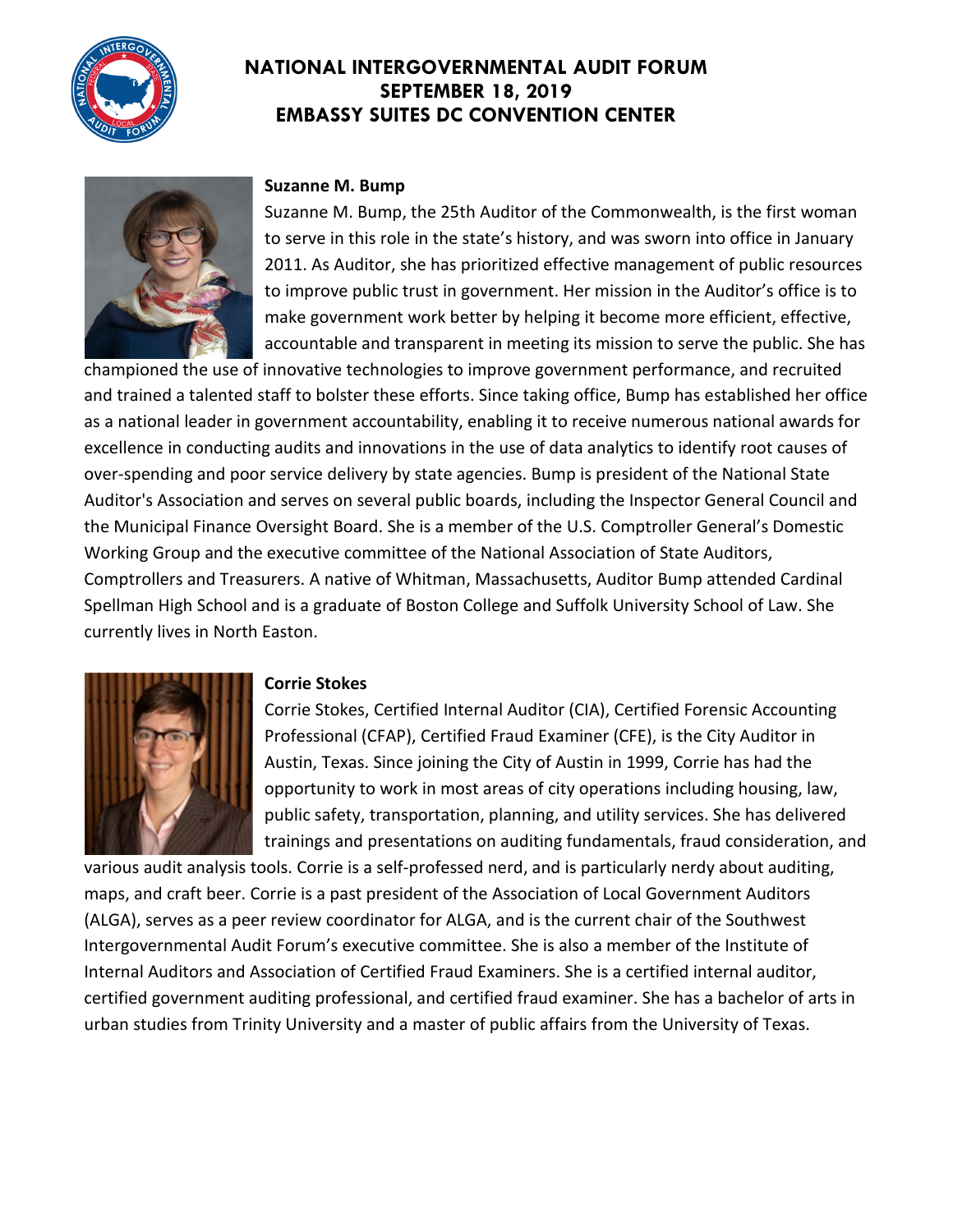



#### **Stefaan G. Verhulst**

Stefaan G. Verhulst is Co-Founder and Chief Research and Development Officer of the Governance Laboratory @ New York University (NYU) (GovLab) where he is responsible for building a research foundation on how to transform governance using advances in science and technology. He is the Curator and Editor of the Living Library and The Digest. Verhulst's latest scholarship centers on how technology can improve people's lives and the creation of more effective

and collaborative forms of governance. Before joining NYU full time, Verhulst spent more than a decade as Chief of Research for the Markle Foundation, where he continues to serve as Senior Advisor. At Markle, an operational foundation based in New York, he was responsible for overseeing strategic research on all the priority areas of the Foundation including, for instance: transforming health care using information and technology, re-engineering government to respond to new national security threats, improving people's lives in developing countries by connecting them to information networks, developing multi-stakeholder networks to tackle global governance challenges, changing education through information technology et al. Verhulst has authored and co-authored several books, including: In Search of the Self: Conceptual Approaches to Internet Self Regulation (Routledge, 2001); Convergence in European Communications Regulation (Blackstone, 1999); EC Media Law and Policy (AWL, 1998); Legal Responses to the Changing Media (OUP, 1998); and Broadcasting Reform in India (OUP, 1998) and The Routledge Handbook of Media Law (2013).



#### **Kirke Everson**

Kirke Everson is a principal in KPMG's Federal Advisory practice based in McLean, VA with over 16 years of management consulting experience focusing on technology enablement, program management, process improvement, cyber security, risk management, and financial management. Kirke primarily supports the Federal Government with clients in the Intelligence Community, Department of Defense, the Department of Homeland Security, and other Federal agencies. He

currently serves as the Government lead for intelligent automation for KPMG in the United States. Kirke has extensive experience in leading large programs supporting technology enablement, information systems security, information technology risk management, business process reengineering and financial management in the Federal government. He also has a strong background across the full lifecycle of information technology project delivery and considerable program management experience with large government programs. He is a Certified Information Systems Security Professional, Certified Information Systems Auditor, Certified in Risk and Information Systems Controls, Certified in the Governance of Enterprise IT, a Project Management Professional and a Certified Government Financial Manager. Kirke is a member of the Intelligence and National Security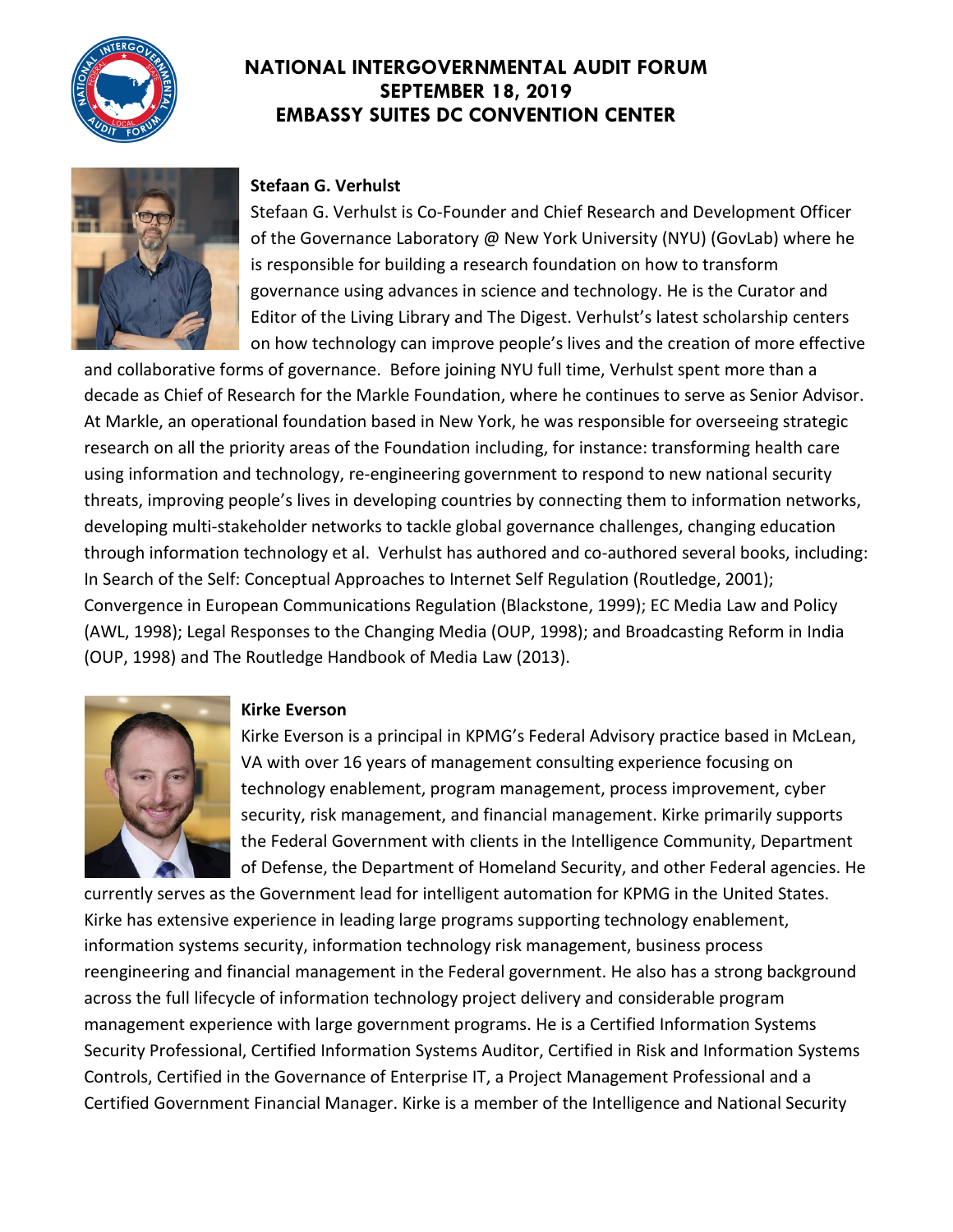

Alliance, Information Systems Audit and Control Association, the International Information Systems Security Certification Consortium, Project Management Institute and the Association of Government Accountants. Kirke was also awarded the National Intelligence Meritorious Unit Citation in support of efforts to streamline and improve the management of the National Intelligence Program.



#### **Tony Wang**

As a Partner of Williams Adley, a leading Washington-DC based certified public accounting and management consulting firm that focuses on serving government clients, Tony is leading a team of talented Information Technology (IT) professionals to grow and expand the IT Risk Management (ITRM) service line. Prior to joining Williams Adley, Tony held various management positions at BDO and Ernst & Young, where he served clients in both government and private

sectors. He has more than 20 years of experience in business process improvement, information security assessment, e.g., Federal Information Security Management Act (FISMA), IT auditing & consulting (e.g., Federal Information System Controls Audit Manual (FISCAM) and SOX), project management, risk management, software development, and system implementation. Tony has provided services to clients in various industries with a strong focus on government, healthcare, manufacturing, technology, nonprofit, and financial services. In addition to client responsibilities, Tony has spent a significant amount of time working on business development, mentoring, recruiting, and training for IT and security audit professionals. His personal awards include the Quality Enhancement Systems and Teams Honor Program, Engineering Leadership Development Program, and Business Leadership Development Program.



### **Ernie Almonte**

Ernie Almonte was appointed president of the Association of Government Accountants (AGA) for 2019-2020. As president of the AGA, Almonte is responsible for supporting the organization's mission of advancing accountability, transparency and leadership by promoting education, certification, innovation and collaboration across all levels of government and stakeholders. Ernie is a partner at RSM and is a firm-designated government, not-for-profit, litigation support, and

higher education specialist with more than 37 years of experience. He works in the Boston Not-For Profit/Public Sector Industry team. He has managed the audits of numerous public sector and not-for profit organizations and has provided technical assistance on accounting and financial reporting issues to these organizations. Ernie is a frequent speaker on industry related topics. Prior to joining RSM, Ernie spent 16 years as the Rhode Island Auditor General where he was responsible for the State of Rhode Island financial, performance and fraud audits. In that role, Ernie was responsible for the \$8 billion-dollar Comprehensive Annual Financial Report (CAFR) and overseeing the audits of the quasi-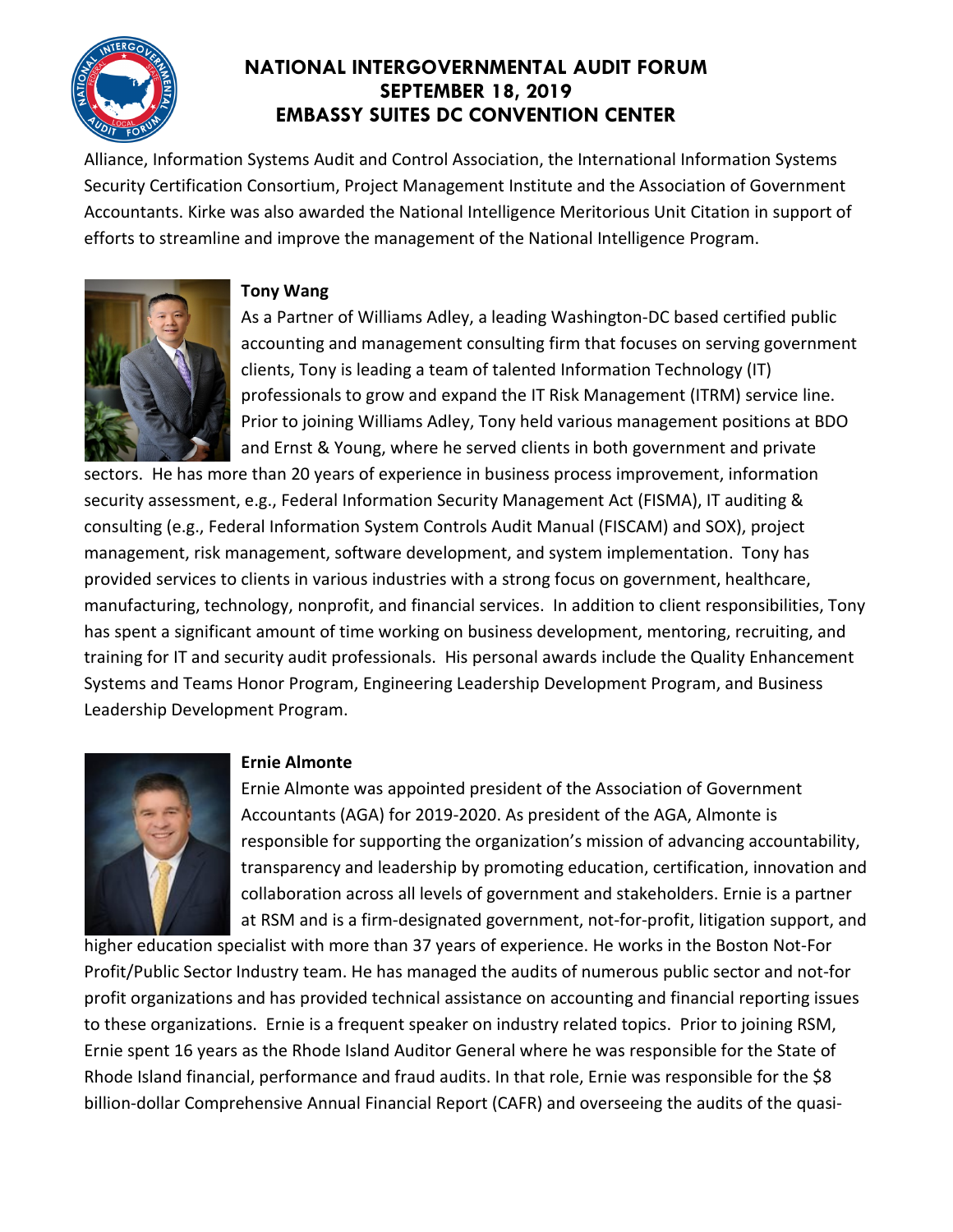

public agencies and municipalities. Ernie provided training nationally on topics such as the Yellow Book, Government Accounting Standards Board (GASB) and Federal Accounting Standards Advisory Board (FASAB) accounting standards, and fraud risks for federal, state and local professionals serving government, not-for-profit and higher education clients. He has served in numerous positions as Chairman of audit committees including universities and the Department of Defense Audit Advisory Committee at the Pentagon.



## **Dr. Timothy M. Persons**

In December 2018, Dr. Timothy M. Persons was appointed the co-managing director of the Government Accountability Office's (GAO) Science, Technology Assessment and Analytics (STAA) Team. Dr. Persons had served as the Chief Scientist of the GAO since 2008. Since that time, he has also served as a Director for the Applied Research and Methods team's Center for Science, Technology, and Engineering (CSTE), a group of highly specialized scientists, engineers, operations

research specialists, and information technologists. Prior to joining GAO, Dr. Persons served as the Technical Director for the Intelligence Advanced Research Projects Activity (IARPA) as well as the technical lead for Quantum Information Sciences and Biometrics research groups for the Information Assurance Directorate at the National Security Agency. Dr. Persons is a recipient of a 2016 James Madison University (JMU) Distinguished Alumnus Award, a 2014 recipient of a GAO Distinguished Service Award, a 2012 recipient of the Arthur S. Flemming award in recognition of sustained outstanding and meritorious achievement within the U.S. federal government; and a 2012 and 2010 recipient of GAO's Big Picture Award for significant project achievement involving the ability to look longer, broader, and more strategically at key national or global issues. In 2007, Dr. Persons was awarded a Director of National Intelligence Science and Technology Fellowship focusing on computational imaging systems research. He was also selected as the JMU Physics Alumnus of 2007.

## **Larry Reinkemeyer**

Larry Reinkemeyer was appointed as the Assistant Inspector General for Audits and Evaluations at the U.S. Department of Veterans Affairs (VA) in June 2016. As the Assistant Inspector General for Audits and Evaluations for the Federal government's second largest cabinet department, he directs the Inspector General's national audit and evaluation program, encompassing a network of geographically dispersed field and headquarters staff. He formulates audit policies, programs, plans, and special initiatives within the framework of relevant legislation, policy, regulations, budget, and administration. Prior to his appointment as the Assistant Inspector General for Audits and Evaluations, he served nearly nine years as the Director of the Veterans Affairs Office of Inspector General's (OIG) Kansas City Audit Operations Division. Prior to joining VA OIG in 2001, Mr. Reinkemeyer worked 18 years in various capacities for the U.S. Army Audit Agency. During his 18 years, Larry was stationed in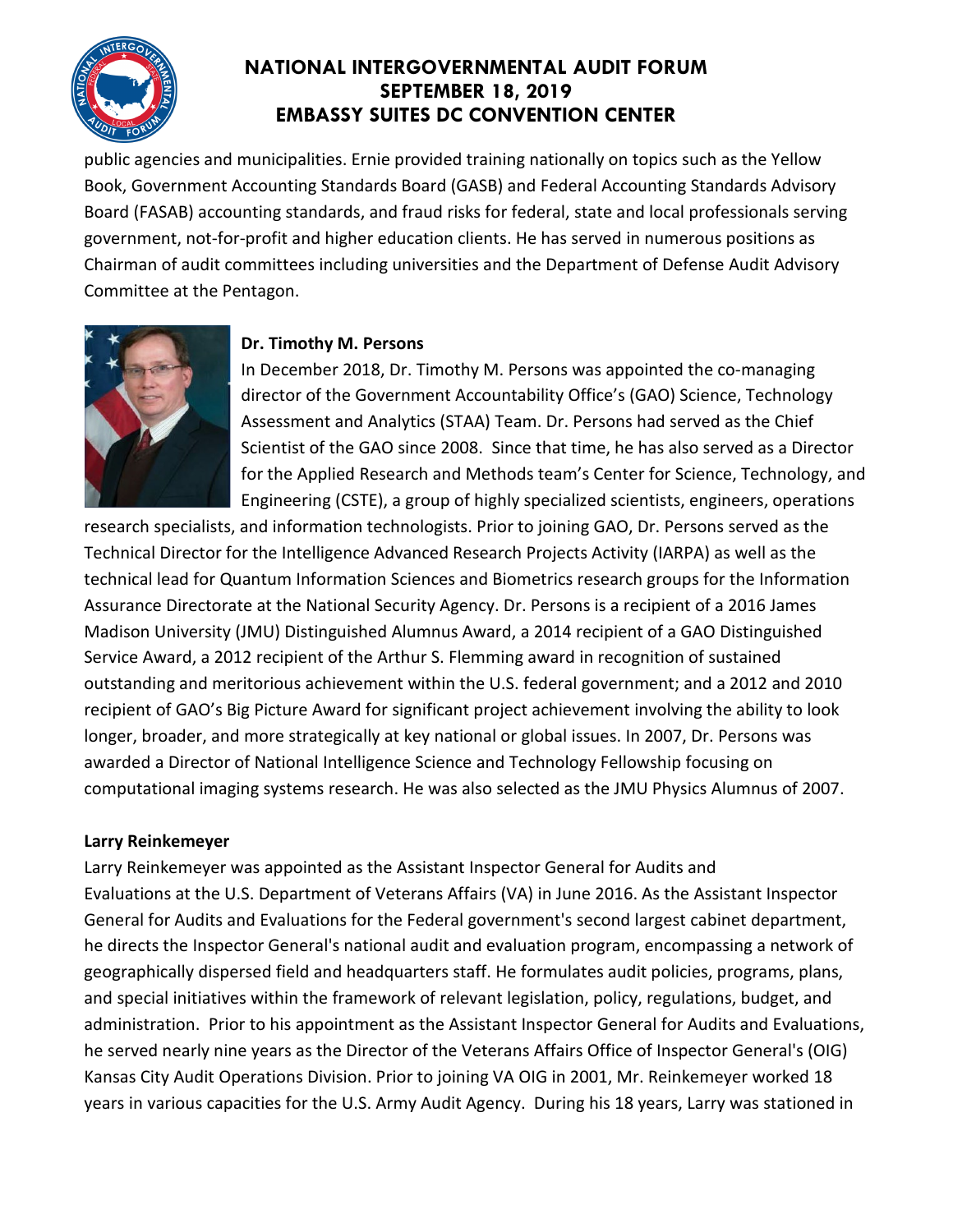

St. Louis, MO; Frankfurt, Germany; Huntsville, AL; and Ft. Monroe, VA. Larry is a Certified Public Accountant and earned a Bachelor of Science degree in Accounting from Lincoln University in Jefferson City, MO, followed by a Masters of Public Administration degree from Troy State University. He is married and has two sons.



### **Gregory Hook**

Gregory Hook has been employed by the Maryland Office of Legislative Audits (OLA) for over 35 years, serving in various capacities during that time. The OLA conducts audits and evaluations of Maryland State government agencies and local school systems and is a unit within the [Department of Legislative Services,](http://dls.state.md.us/) which provides staff support for the [Maryland General Assembly.](http://mgaleg.maryland.gov/webmga/) Greg was appointed Legislative Auditor in November 2018. Prior to that appointment, he was Deputy

Legislative Auditor for six years, after previously serving as the Director of the Fiscal Compliance Audit Division, which was responsible for auditing State agencies to evaluate fiscal operations and compliance with laws and regulations. Previously, he served as Director of the OLA's Performance Audit Division. Greg graduated from Loyola University - Maryland with a B.A. in accounting and is a certified public accountant. He is a member of the American Institute of Certified Public Accountants and active in the National State Auditors Association, where he serves as Chair of the Excellence in Accountability Awards Committee. Greg is a past board member of the Baltimore Chapter of the Institute of Internal Auditors and a past director of the Maryland Government Finance Officers Association.



### **Dr. Chris Horton**

Dr. Chris Horton is the County Auditor for Arlington, Virginia. Chris has worked in performance auditing since 2001 for both state and local governments. Prior to his service in Arlington, Chris was the audit manager for Fairfax County Public Schools' Office of Auditor General, where he helped build the office's performance auditing capability. Earlier in his career, Chris served five years as an audit supervisor with the City and County of Denver, where he also helped to implement a new performance audit function. Chris began his audit career with

Arizona state government, primarily working in the Performance Audit Division of the Arizona Auditor General's Office. Chris serves as Secretary of the Association of Local Government Auditors (ALGA) Board of Directors, where he has helped lead development of the Corporate Associates Program, ALGA's Diversity, Equity, and Inclusion effort, and ALGA's strategic plan update, as well as leading a committee reviewing ALGA's Bylaws. In addition to his service in ALGA, Chris has led numerous audit trainings in Virginia, Colorado, and Arizona, and served as a 2019 co-chair of the technical committee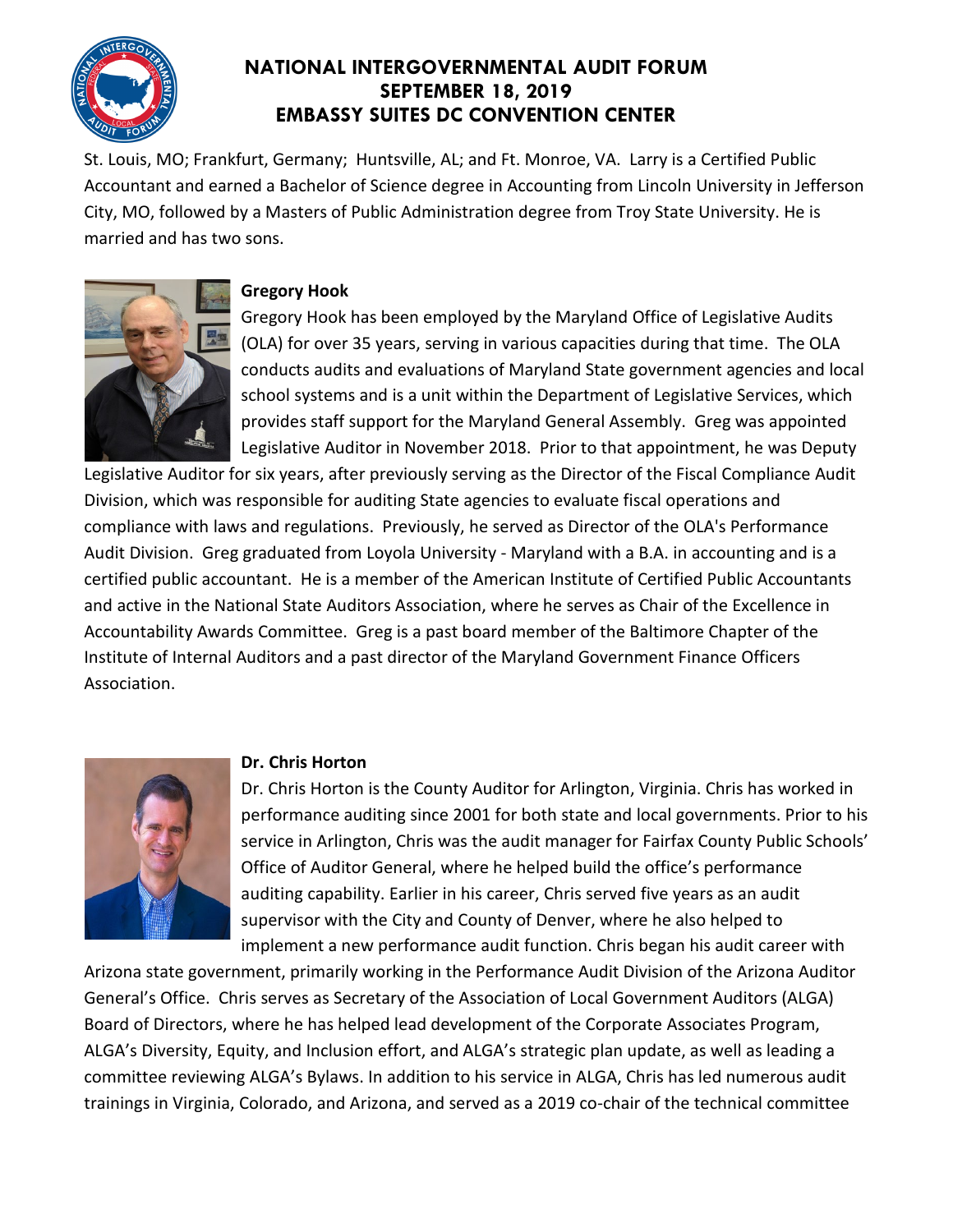

for the Internal Control and Fraud Prevention Training. Chris is also a member of the AGA, Institute of Internal Auditors (IIA), and the Virginia Local Government Auditors Association. Chris holds four certifications through the IIA, including Certified Internal Auditor and Certified Government Audit Professional. Chris completed his B.A. (Political Science) and M.A. (History) degrees at the University of Texas of the Permian Basin. He completed his Ph.D. (Public Administration) at Arizona State University.



### **Shirley A. Jones, Esq**

Shirley Jones is a Senior Executive Service (SES) Member at the U. S. Government Accountability Office (GAO). Within GAO's Office of General Counsel (OGC), she serves as the Managing Associate General Counsel leading the engagement counsel for GAO's Budget and Appropriations, Financial Management and Assurance, and Strategic Issues legal teams. From 2016 – February 2019, Ms. Jones chaired OGC's Recruitment Committee and was involved in a variety of

recruitment activities designed to assist the General Counsel in attracting the largest pool of diverse and highly qualified candidates for employment. Ms. Jones is also a certified leadership and diversity and inclusion trainer on GAO's adjunct faculty. Ms. Jones graduated magna cum laude from Spelman College with a Political Science degree. She received her law (J.D.) and Masters of Laws (LLM) in Taxation degrees from Georgetown University.



### **Paul Johnson**

Mr. Paul Johnson his GAO's Deputy Chief Administrative Officer. Mr. Johnson has an extensive background as a member of the Senior Executive Service (SES) providing leadership, management and strategy in support of agency-wide programs and activities. Prior to joining GAO, he served as the Deputy Inspector General for Management and Policy, in the Department of Health and Human Services (HHS). He led the full breadth of management programs and assets of the

organization, including human resources, information technology, facilities management, travel and procurement; and the development and implementation of agency-wide strategic and performance plans. He also served as the Chief Operating Officer in the Office of the General Counsel at HHS. Prior to his employment with HHS, Mr. Johnson worked 15 years at the Department of Justice (DOJ), where he served as Acting Executive Officer of the Criminal Division and as a Senior Advisor to the Department's Assistant Attorney General for Administration. Over his career, he developed extensive expertise providing management, leadership, and strategy in support of complex federal programs. Mr. Johnson graduated from Virginia Tech with a Bachelor of Science in Economics, and earned a Master of Business Administration from the University of Maryland.